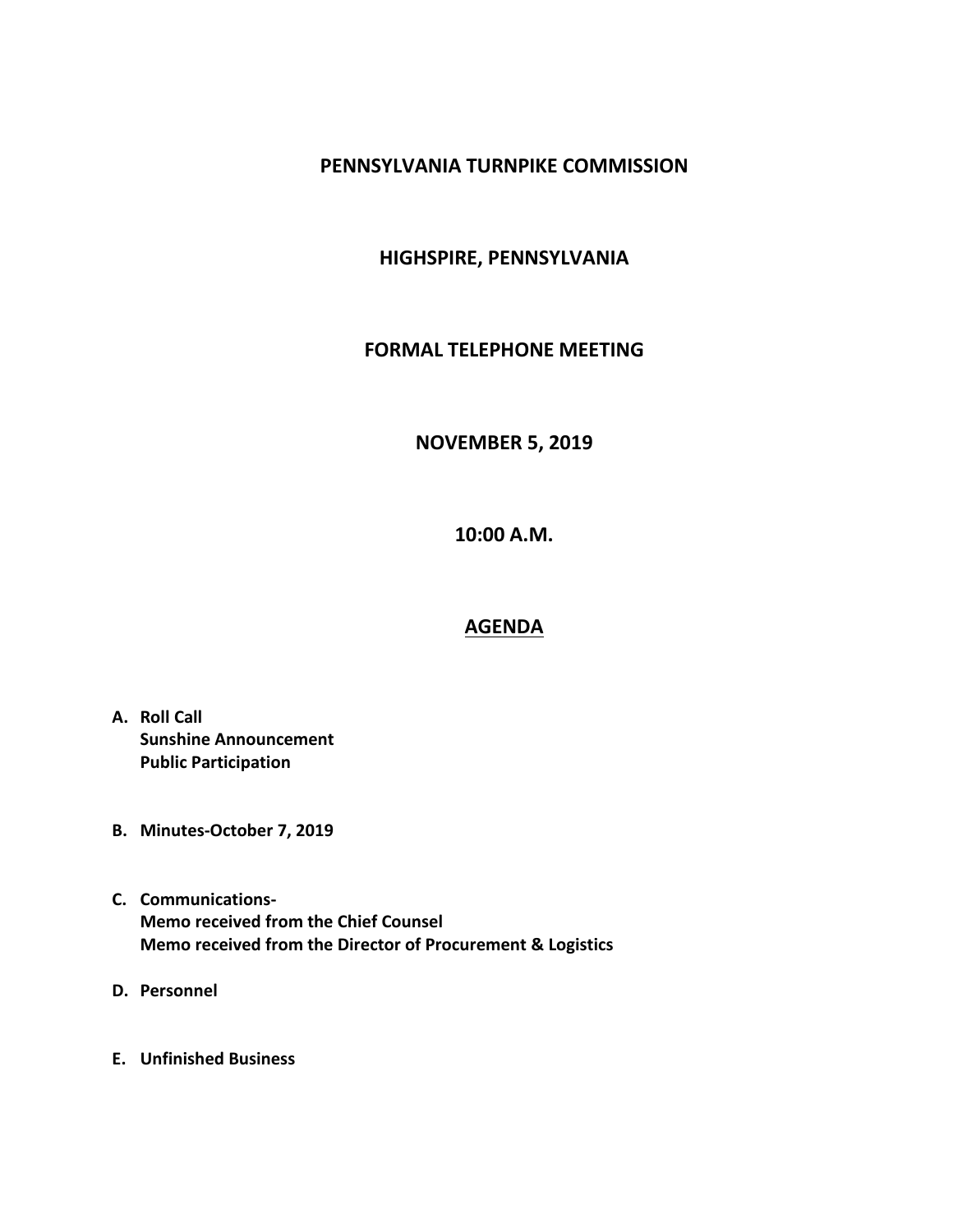- **1. Adopt revisions to Policy 10.06, Innovation Council, to reflect alignment to the Strategic Plan and to update operational procedures.**
- **2. Approve the negotiation and execution of the Agreements and Amendments for the items listed in memos "a" through "j":**
	- **a. Amendment to our agreement for electrical and mechanical maintenance services for the CAB, TIP, East Park Drive and the Steelton Warehouse with G.R. Sponaugle and Sons, Inc.; exercising the option to renew the agreement for an additional two-years (February 5, 2020 – February 4, 2022); at a not-to-exceed amount of \$764,744.00 annually;**
	- **b. Agreement with Borough of Emmaus d/b/a Emmaus Ambulance Corps for EMS coverage from MP A50.30 to MP A55.50 NB and from MP A52.20 to MP A43.80 SB;**
	- **c. Agreement with Weis Markets, Inc. for the distribution of E-ZPass Go Paks in its PA stores;**
	- **d. Agreement with Giant Eagle, Inc. for the distribution of E-ZPass Go Paks in its PA and Morgantown, WV stores;**
	- **e. Amendment to our agreement with Bracey's ShopRite of Daleville for the distribution of E-ZPass Go Paks; exercising the option to renew the agreement for an additional year;**
	- **f. Amendment to our agreement with Bracey's ShopRite Mt. Pocono for the distribution of E-ZPass Go Paks; exercising the option to renew the agreement for an additional year;**
	- **g. Agreement with the County of Bucks through the Bucks County District Attorney's Office to fund two dedicated staff positions to investigate and prosecute theft of services and fare evasion crimes (occurring on the Turnpike) in Bucks and Montgomery counties;**
	- **h. Amendment to our agreement with General Dynamics Information Technology to host, maintain, support and provide help desk support for the Electronic Bidding System for construction contracts; exercising the option to renew the agreement for an additional three years; at a total not-to-exceed cost of \$1,999,606.56;**
	- **i. Right-of-Entry Agreements between the Commission and HMSHost and 7-Eleven for the operation and maintenance of the additional truck parking lot adjacent to the Lawn Service Plaza; and authorize the Asst. Chief Engineer-Design to execute the Agreements on behalf of the Commission;**
	- **j. Settlement Agreement and Release with Road-Con, Inc., for mainline toll facility work from MP 351.43 to MP 354.18.**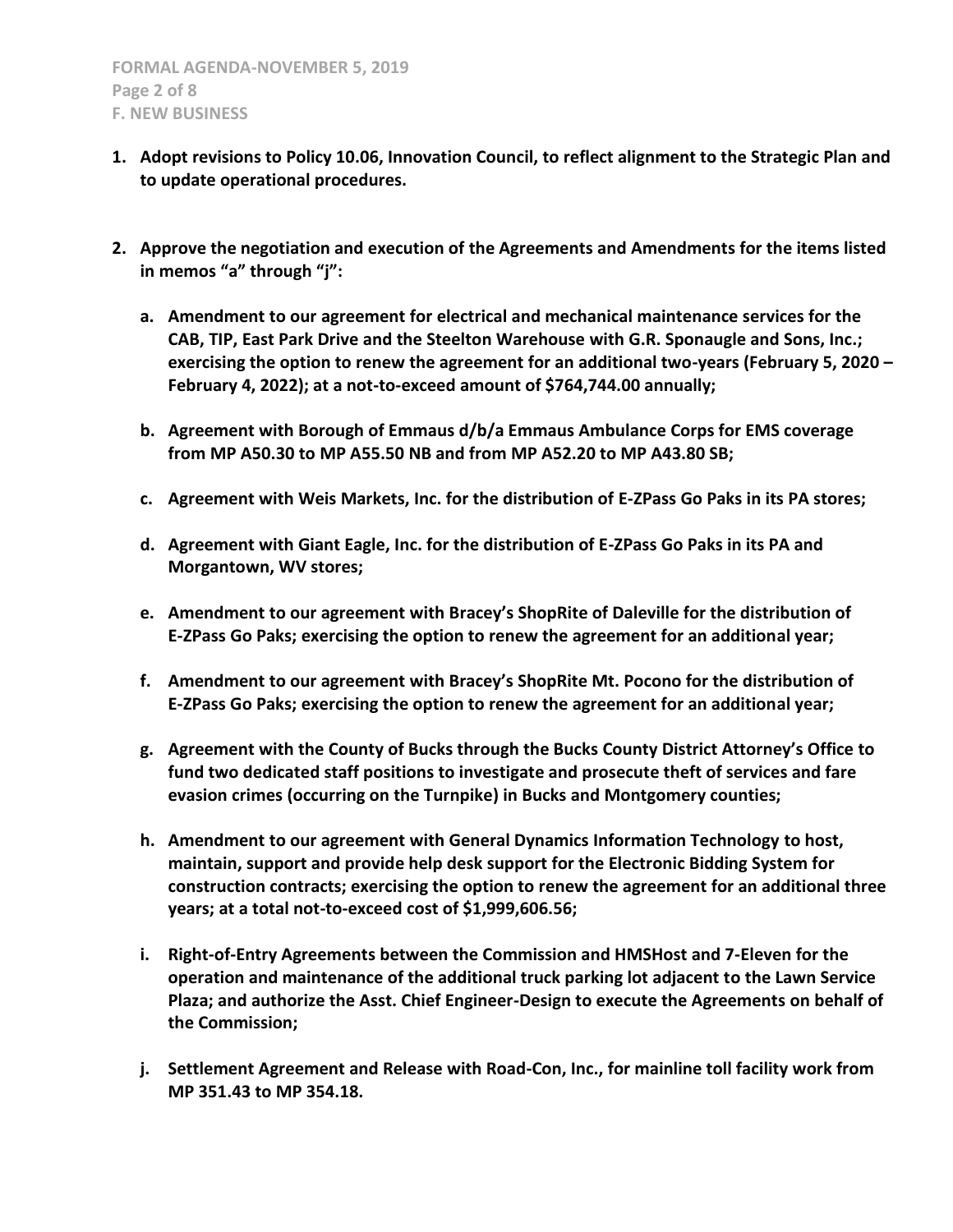- **3. Approve the Right-of-Way Requests for the items listed in memos "a" through "j":**
	- **a. Acquisition of Right-of-Way #14S327 (Daniel J. & Marilyn J. Nemchick), a total take parcel necessary for construction of the Mon/Fayette Expressway, Rt. 51 to I-376, by authorizing payment of \$277,934.69 representing fair market value, pro-rated taxes and recording fees to Arrow Land Solutions, LLC, escrow agent; authorize the appropriate Commission officials to execute the Agreement of Sale and other documents that may be required for closing; authorize the payment of additional statutory damages as calculated by the Right-of-Way Administrator and approved by the Chief Counsel; and payment of fair market value to the property owners is contingent upon the delivery of a deed as prepared by the Legal Department;**
	- **b. Acquisition of Right-of-Way #14S397 (Louis A. & Lynn M. Baldwin), a total take parcel necessary for construction of the Mon/Fayette Expressway, Rt. 51 to I-376, by authorizing payment of \$57,857.40 representing fair market value, pro-rated taxes and recording fees to Arrow Land Solutions, LLC, escrow agent; authorize the appropriate Commission officials to execute the Agreement of Sale and other documents that may be required for closing; authorize the payment of additional statutory damages as calculated by the Right-of-Way Administrator and approved by the Chief Counsel; and payment of fair market value to the property owners is contingent upon the delivery of a deed as prepared by the Legal Department;**
	- **c. Acquisition of Right-of-Way #1A164-E (Vincent J. & Catherine M. Korzen), a total take parcel necessary for the Donegal Slide Remediation project, by authorizing payment of \$251,162.97 representing fair market value, pro-rated taxes and recording fees to Universal Settlement Services of PA, LLC, escrow agent; authorize the appropriate Commission officials to execute the Agreement of Sale and other documents that may be required for closing; authorize the payment of additional statutory damages as calculated by the Right-of-Way Administrator and approved by the Chief Counsel; and payment of fair market value to the property owners is contingent upon their delivery of a deed as prepared by the Legal Department;**
	- **d. Acquisition of Right-of-Way #14S358 (Richard C. & Tamara R. (Ohler) Smith), a total take parcel necessary for construction of the Mon/Fayette Expressway, Rt. 51 to I-376, by authorizing payment of \$70,960.99 representing fair market value, pro-rated taxes and recording fees to Universal Settlement Services of PA, LLC, escrow agent; authorize the appropriate Commission officials to execute the Agreement of Sale and other documents that may be required for closing; authorize the payment of additional statutory damages as calculated by the Right-of-Way Administrator and approved by the Chief Counsel; and payment of fair market value to the property owners is contingent upon the delivery of a deed as prepared by the Legal Department;**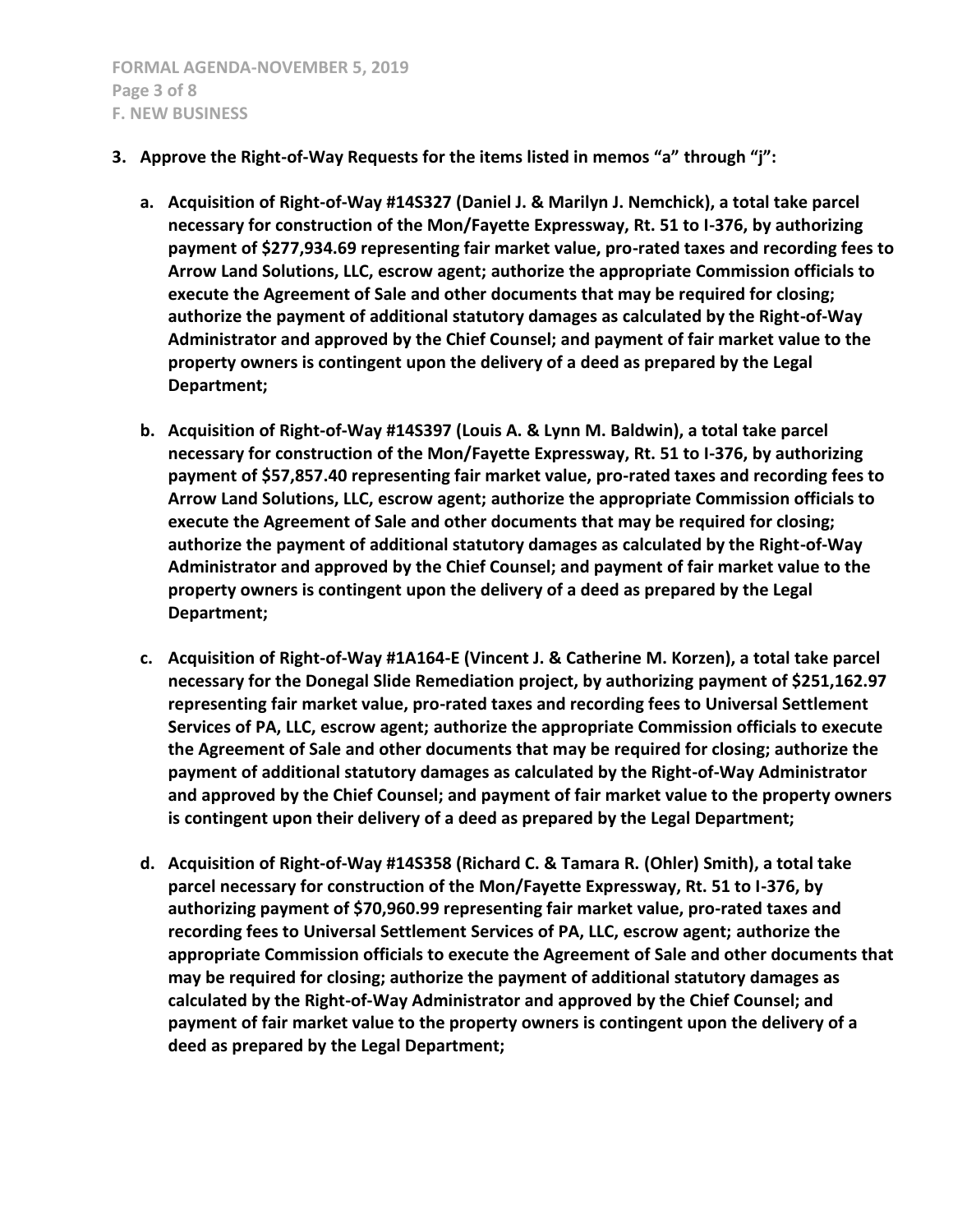- **e. Acquisition of Right-of-Way #14S278 (Richard C. & Tamara R. (Ohler) Smith), a total take parcel necessary for construction of the Mon/Fayette Expressway, Rt. 51 to I-376, by authorizing payment of \$50,629.85 representing fair market value, pro-rated taxes and recording fees to Universal Settlement Services of PA, LLC, escrow agent; authorize the appropriate Commission officials to execute the Agreement of Sale and other documents that may be required for closing; authorize the payment of additional statutory damages as calculated by the Right-of-Way Administrator and approved by the Chief Counsel; and payment of fair market value to the property owners is contingent upon the delivery of a deed as prepared by the Legal Department;**
- **f. Settlement of Right-of-Way #14110 (Robert A. & Vicky L. Oslon), a partial take parcel necessary for construction of the Southern Beltway, US 22 to I-79, by authorizing payment of \$12,600.00 representing settlement, to Robert A. Olson and Vicky L. Olson; authorize the appropriate Commission officials to execute the settlement agreement and other documents that may be required; and payment of the settlement funds is contingent upon the delivery of a Settlement Agreement and General Release as approved by the Legal Department;**
- **g. Acquisition of Right-of-Way #14S297 (Rocco R. Scherba), a total take parcel necessary for construction of the Mon/Fayette Expressway, Rt. 51 to I-376, by authorizing payment of \$85,850.69 representing fair market value, pro-rated taxes and recording fees to Arrow Land Solutions, LLC, escrow agent; also authorize payment of \$33,896.50 representing housing supplement, closing costs and Section 710 damages to Rocco R. Scherba; authorize the appropriate Commission officials to execute the Agreement of Sale and other documents that may be required for closing; authorize the payment of additional statutory damages as calculated by the Right-of-Way Administrator and approved by the Chief Counsel; and payment of fair market value to the property owner is contingent upon the delivery of a deed as prepared by the Legal Department;**
- **h. Acquisition of Right-of-Way #14111-B (The Municipality of Monroeville), a total take parcel necessary for the total reconstruction project from MP 57.00 to MP 67.00 by authorizing payment of \$956,000.00 representing fair market value to The Municipality of Monroeville; authorize the appropriate Commission officials to execute the Agreement of Sale and other documents that may be required for closing; authorize the payment of additional statutory damages as calculated by the Right-of-Way Administrator and approved by the Chief Counsel; and payment of fair market value to the property owner is contingent upon the delivery of a deed as prepared by the Legal Department;**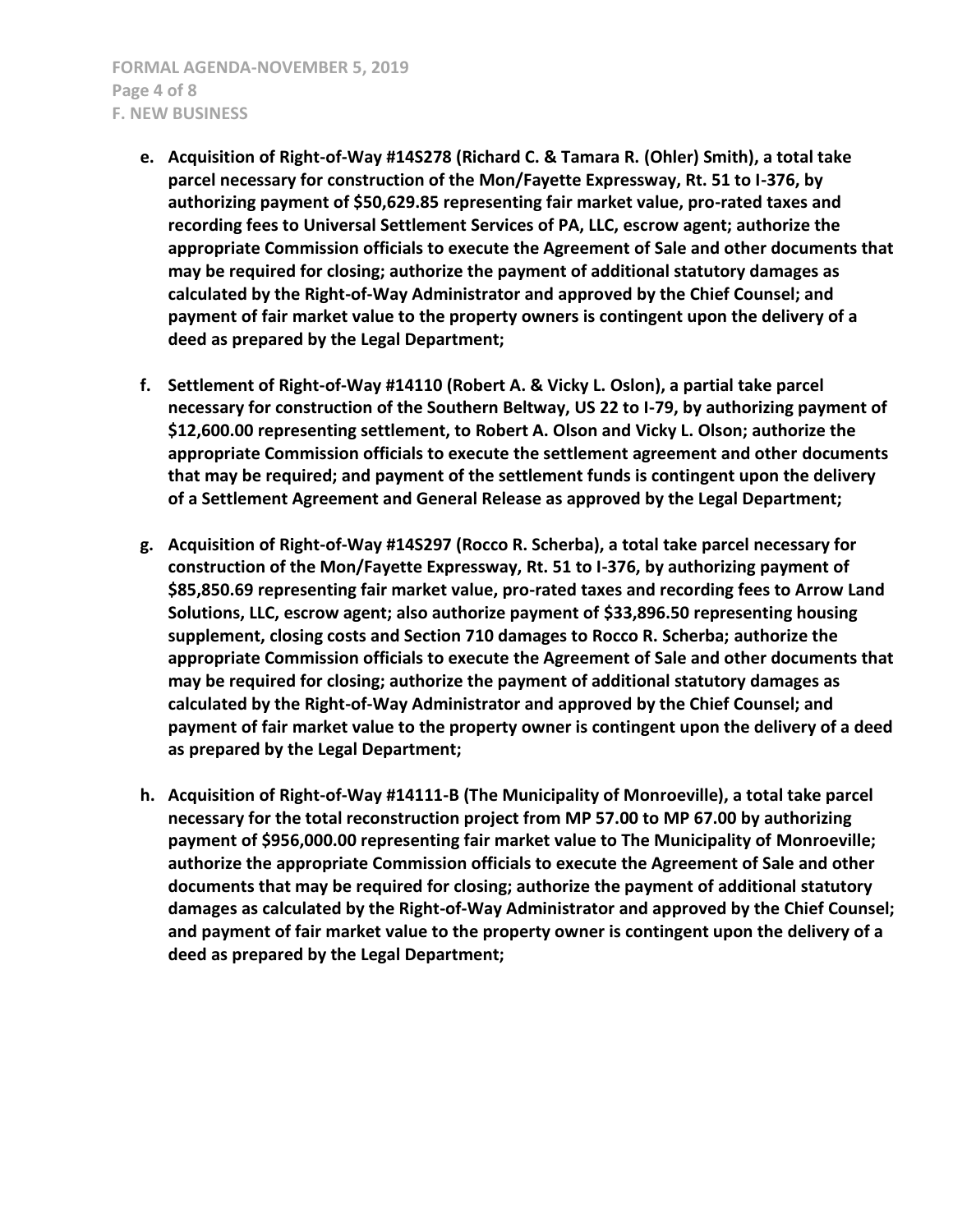**FORMAL AGENDA-NOVEMBER 5, 2019 Page 5 of 8 F. NEW BUSINESS**

- **i. Acquisition of Right-of-Way #1A164-B (Estate of Richard A. Giles, Sr., a/k/a Richard A. Giles), a partial take parcel necessary for the Donegal Slide Remediation by authorizing payment of \$191,218.53 representing fair market value, pro-rated taxes and recording fees to Universal Settlement Services of PA, LLC, escrow agent; authorize the appropriate Commission officials to execute the Agreement of Sale and other documents that may be required for closing; authorize the payment of additional statutory damages as calculated by the Right-of-Way Administrator and approved by the Chief Counsel; payment of fair market value to the property owner is contingent upon the delivery of a deed as prepared by the Legal Department;**
- **j. Acquisition of Right-of-Way #14S298 (2001 Irrevocable Trust for Family of Ann P. Mooney, Barbara A. Mooney, Trustee), a total take parcel necessary for construction of the Mon/Fayette Expressway, Rt. 51 to I-376, by authorizing payment of \$141,027.98 representing fair market value, pro-rated taxes and recording fees to Arrow Land Solutions, LLC, escrow agent; authorize the appropriate Commission officials to execute the Agreement of Sale and other documents that may be required for closing; authorize the payment of additional statutory damages as calculated by the Right-of-Way Administrator and approved by the Chief Counsel; and payment of fair market value to the property owner is contingent upon the delivery of a deed as prepared by the Legal Department.**
- **4. Approve advertising for the items listed in memos "a" through "d":**
	- **a. Appraisal services for Commission facilities;**
	- **b. Authorized Service Provider coverage from MP 312.10 to MP 333.20;**
	- **c. Authorized Service Provider coverage from MP 333.30 to MP 356.40, MP H40.00 to MP H43.30; and MP A20.00 to MP A37.80;**
	- **d. Drilling contract for subsurface boring, sampling and testing services (open-end) from MP 0.00 to MP 247.30, Greensburg Bypass, Beaver Valley Expressway, Mon/Fayette Expressway and Southern Beltway.**
- **5. Approve the Award of a Bid, Change Order and Issue Purchase Orders for the items listed in memos "a" through "h":**
	- **a. Gate parts (through February 2021); utilizing the Commonwealth's contract with Electronic Systems Integration, Inc.; at an award of \$200,000.00;**
	- **b. Cashless Tolling control system repairs and upgrades (Turnpike 66), utilizing the Commonwealth's contract with Siemens Industry, Inc.; at an award of \$233,338.72;**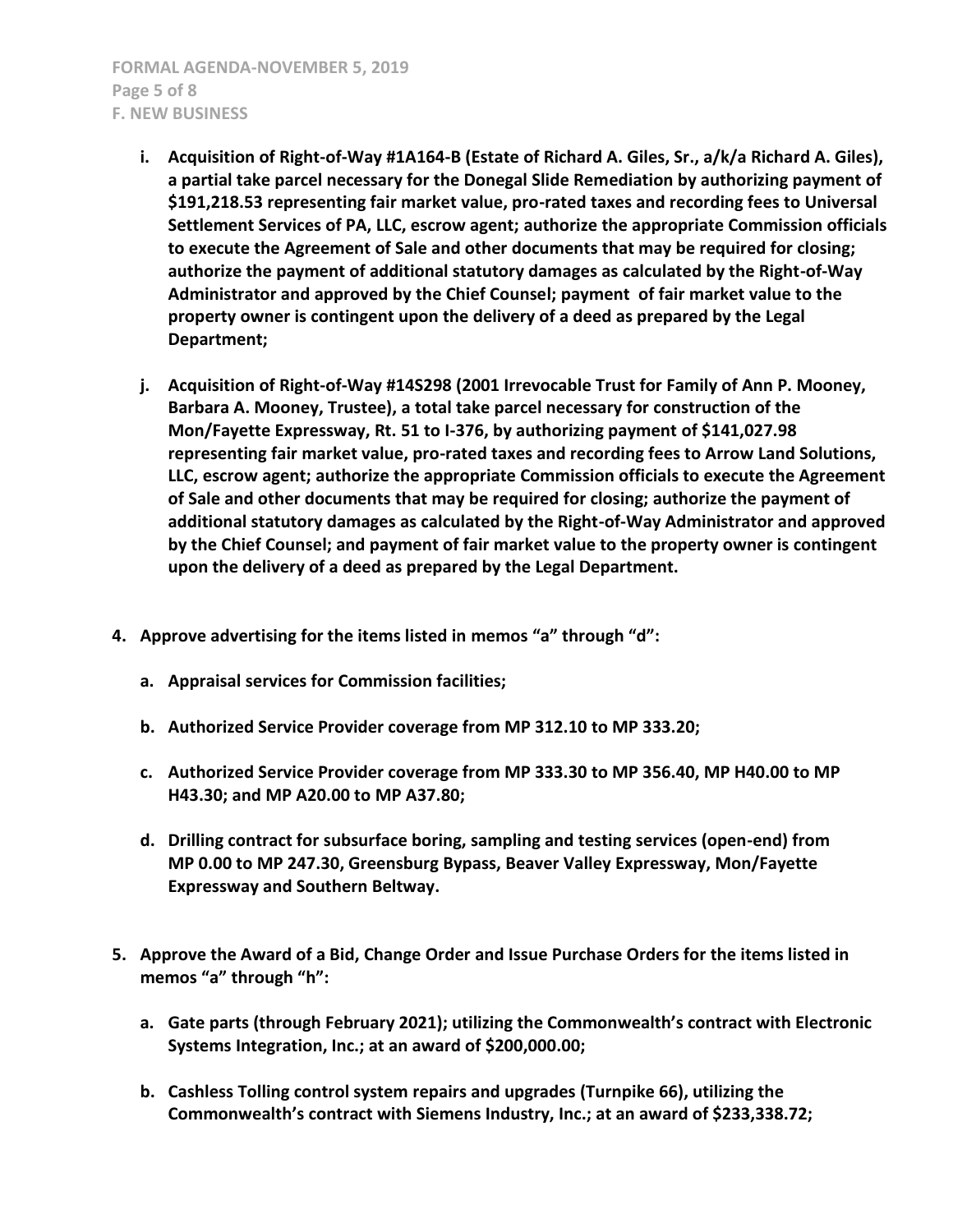- **c. Generators/ATS replacements systemwide (phase one), utilizing the Commonwealth's contract with Premium Power Services, LLC; at an award of \$637,056.00;**
- **d. Change Order for the maintenance, service and repair of generators in Districts 1 and 2 with Premium Power Services, LLC, exercising the option to extend the contract an additional 3 months (through February 28, 2020) to cover potential generator repairs; at a cost of \$90,000.00;**
- **e. Five (5) MASH eligible trailer mounted attenuators, utilizing the Commonwealth's contract with Traffix Devices, Inc.; at a total award of \$140,312.45;**
- **f. Accuweather license fee for forecasting services, exercising the option to renew the agreement for an additional year (October 2020-September 2021) and additional funds for social media (October 2019-September 2020) with CDW Government LLC; at a cost of \$139,206.06;**
- **g. Fuel storage tank maintenance (December 2019-November 2020), to the lowest responsive and responsible bidder, Clark Contractors, Inc.; at an award of \$3,000,000.00;**
- **h. Qlik software services (licenses, training and maintenance; November 2019 – October 2020), utilizing the General Services Administration Cooperative contract with Carahsoft Technology, Corp., at a total award of \$130,340.20.**
- **6. Approve the Award of Contract #A-099.00S001-3-02 for the rehabilitation of eight structures between MP A105.00 and MP A119.53, to the lowest responsive and responsible bidder, Nyleve Bridge Corp.; at a not-to-exceed amount of \$4,439,206.35 and a contingency of \$200,000.00.**
- **7. Approve the negotiation and execution of the Change Orders and Final Payments for the items listed in memos "a" through "j":**
	- **a. Change Order #8 for Contract #T-355.00P001-3-14 for widening and reconstruction of S.R. 95, Section D20, with James D. Morrissey, Inc., for a decrease of \$175,661.09 to balance items to actual work completed, changes for guiderail, temporary barrier, seeding and soil supplements, erosion and sedimentation control, rock, fencing, health and safety plan, paint, drainage, MPT, local police reimbursement, pavement markings, incident management plan, test holes, signage and topsoil; for a revised not-to-exceed amount of \$122,512,994.76;**
	- **b. Change Order #1 and Final Payment for Contract #EN-00224-03-07 for roadway and miscellaneous repairs between MP A57.22 and MP A130.64 with New Enterprise Stone & Lime Co., Inc., for a decrease of \$1,420,918.13 to reflect the actual cost of the completed work authorizations; for a final contract value of \$3,079,081.87 and final amount due to the contractor of \$123,839.09;**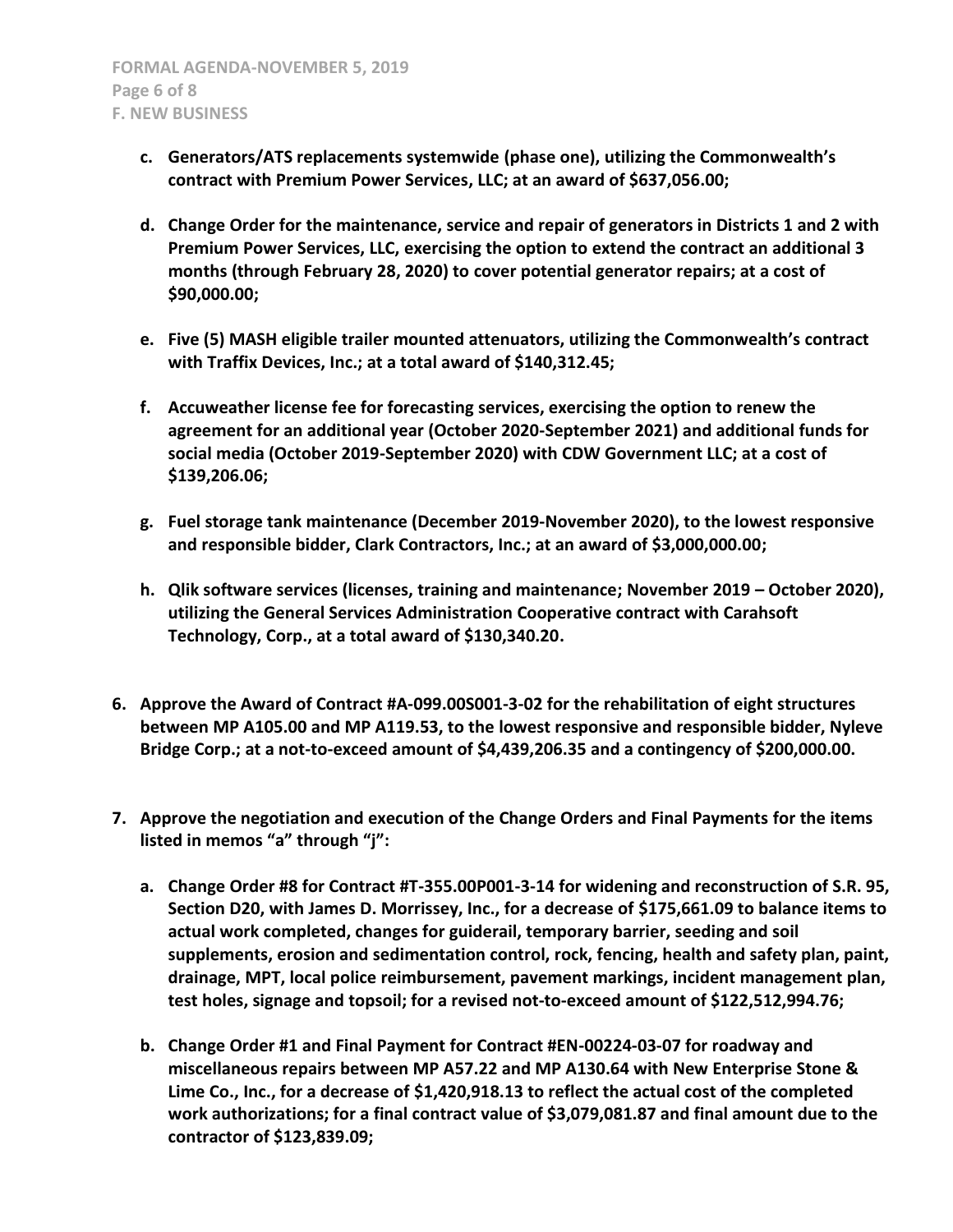- **c. Change Order #1 and Final Payment for Contract #EN-00200-03-04 for bridge repairs between MP 236.22 and MP 358.11 with J.P.S. Construction Co., Inc., for a decrease of \$675,465.49 to reflect the actual cost of the completed work authorizations and an 11-day time extension for additional work; for a final contract value of \$1,824,534.51 and final amount due to the contractor of \$91,226.73;**
- **d. Change Order #6 and Final Payment for Contract #A-070.26F003-3-02 for Lehigh Tunnel lighting replacement with Mosites Construction Company, for an increase of \$43,994.43 to balance items to actual work completed, new conduit and wire, and work performed by the Honeywell Company for work on the control systems; for a final contract value of \$16,042,856.17 and final amount due to the contractor of \$182,494.43;**
- **e. Change Order #16 for Contract #S-006.00X002-3-08 for construction of the Southern Beltway, Section 55B, MP S11.17 to MP S14.31 with Joseph B. Fay Co., for an increase of \$211,597.71 to balance items to actual work completed, changes for plug and vent gas/oil wells, wind control, removal of carbonaceous material, bituminous prime coat, downtime, sweeper rental and modifications for cashless tolling; for a revised not-to-exceed amount of \$98,973,556.68;**
- **f. Change Order #1 and Final Payment for Contract #EN-00224-03-05 for roadway and miscellaneous repairs between MP 201.58 and MP 299.98 with New Enterprise Stone & Lime Co., Inc., for a decrease of \$117,273.54 to reflect the actual cost of the completed work authorizations; for a final contract value of \$3,882,726.46 and final amount due to the contractor of \$222,718.57;**
- **g. Change Order #3 and Final Payment for Contract #T-075.00R001-3-02 for bituminous resurfacing between MP 75.69 and MP 84.99 with New Enterprise Stone & Lime Co., Inc., for a decrease of \$246,758.76 to balance items to actual work completed, and changes for signage and pavement markings; for a final contract value of \$10,410,237.67 and final amount due to the contractor of \$362,172.74;**
- **h. Change Order #4 for Contract #T-355.00P001-3-16 for construction of ITS for the I-95/I-276 Interchange project with Miller Bros., for an increase of \$240,608.85 for traffic flow detector installation at the Delaware Valley Interchange; for a revised not-to-exceed amount of \$4,776,489.46;**
- **i. Change Order #1 for Contract #EN-00233-03-06 for roadway and miscellaneous repairs between MP 299.98 and MP 356.42, H40.83 and H42.54, and A20.00 and A57.22 with New Enterprise Stone & Lime Co., Inc., for an increase of \$3,300,000.00 for Work Authorizations 7 & 8 as directed by design; for a revised not-to-exceed amount of \$8,300,000.00;**